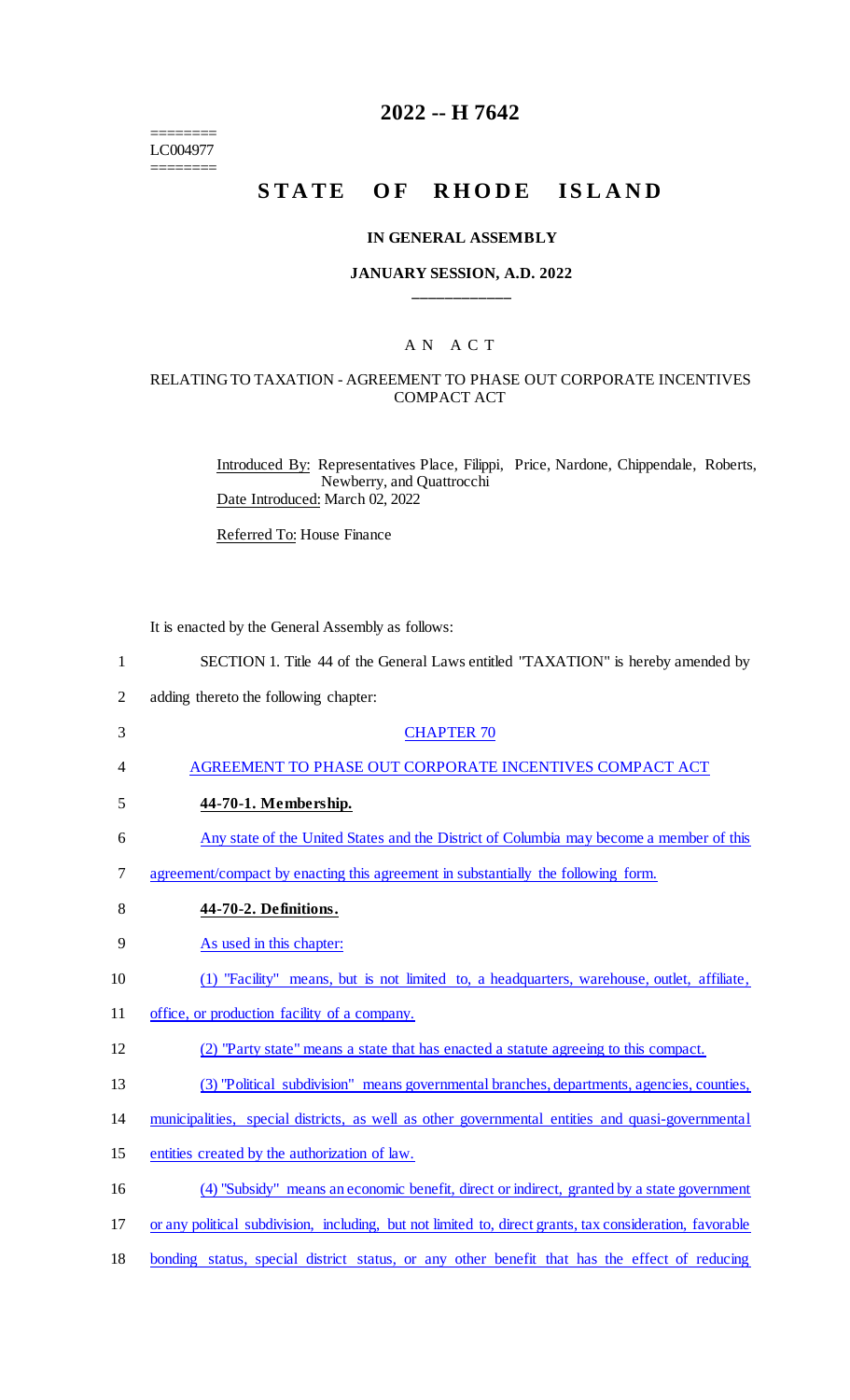| $\mathbf{1}$   | governmental costs for a venture or class of ventures compared to others similarly situated, with        |
|----------------|----------------------------------------------------------------------------------------------------------|
| $\overline{2}$ | the primary purpose or substantial effect of encouraging or maintaining within a state or political      |
| 3              | subdivision's borders particular or specific classes of ventures in which private persons have a         |
| 4              | substantial financial or ownership interest.                                                             |
| 5              | 44-70-3. Anti-poaching prohibition.                                                                      |
| 6              | When two (2) or more states have passed and signed the compact, the party state                          |
| 7              | governments, or any political subdivision, shall not give a subsidy to a private enterprise for the      |
| 8              | purpose of selectively supporting a specific industry or company, or to entice a specific industry or    |
| 9              | company to relocate an existing facility from one party state to another party state or open a new       |
| 10             | facility.                                                                                                |
| 11             | 44-70-4. Compact administrator and exchange of information.                                              |
| 12             | (1) The governor of each party state or the governor's designee is the compact                           |
| 13             | administrator.                                                                                           |
| 14             | (2) The compact administrator of each party state shall maintain an accurate list of all party           |
| 15             | states.                                                                                                  |
| 16             | (3) The compact administrator of each party state shall furnish to the compact administrator             |
| 17             | of each other party state any information or documents that are reasonably necessary to facilitate       |
| 18             | the administration of this compact.                                                                      |
| 19             | 44-70-5. Enforcement.                                                                                    |
| 20             | The attorney general of each member party state shall enforce this compact. A taxpaying                  |
| 21             | resident of any member party state has standing in the courts of any member party state to require       |
| 22             | the attorney general of that member party state to enforce this compact.                                 |
| 23             | 44-70-6. Construction and severability.                                                                  |
| 24             | This compact shall be liberally construed in order to effectuate its purposes. If any phrase,            |
| 25             | clause, sentence or provision of this compact, or the applicability of any phrase, clause, sentence      |
| 26             | or provision of this compact to any government, agency, person or circumstance is declared in a          |
| 27             | final judgment by a court of competent jurisdiction to be contrary to the constitution of the United     |
| 28             | States or is otherwise held invalid, the validity of the remainder of this compact and the applicability |
| 29             | of the remainder of this compact to any government, agency, person or circumstance shall not be          |
| 30             | affected. If this compact is held to be contrary to the constitution of any member party state, the      |
| 31             | compact shall remain in full force and effect as to the remaining member party states and in full        |
| 32             | force and effect as to the affected member party state as to all severable matters.                      |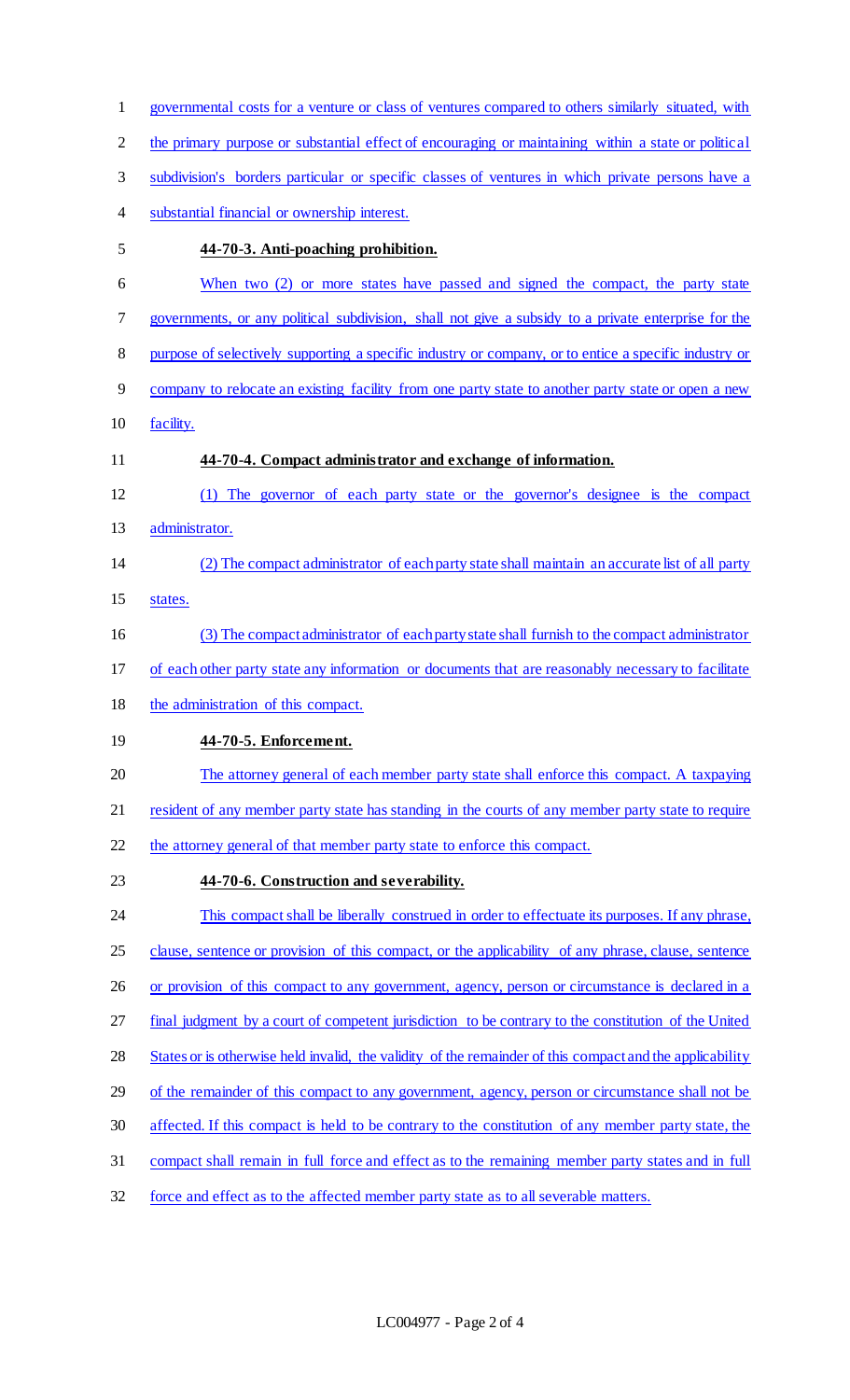======== LC004977 ========